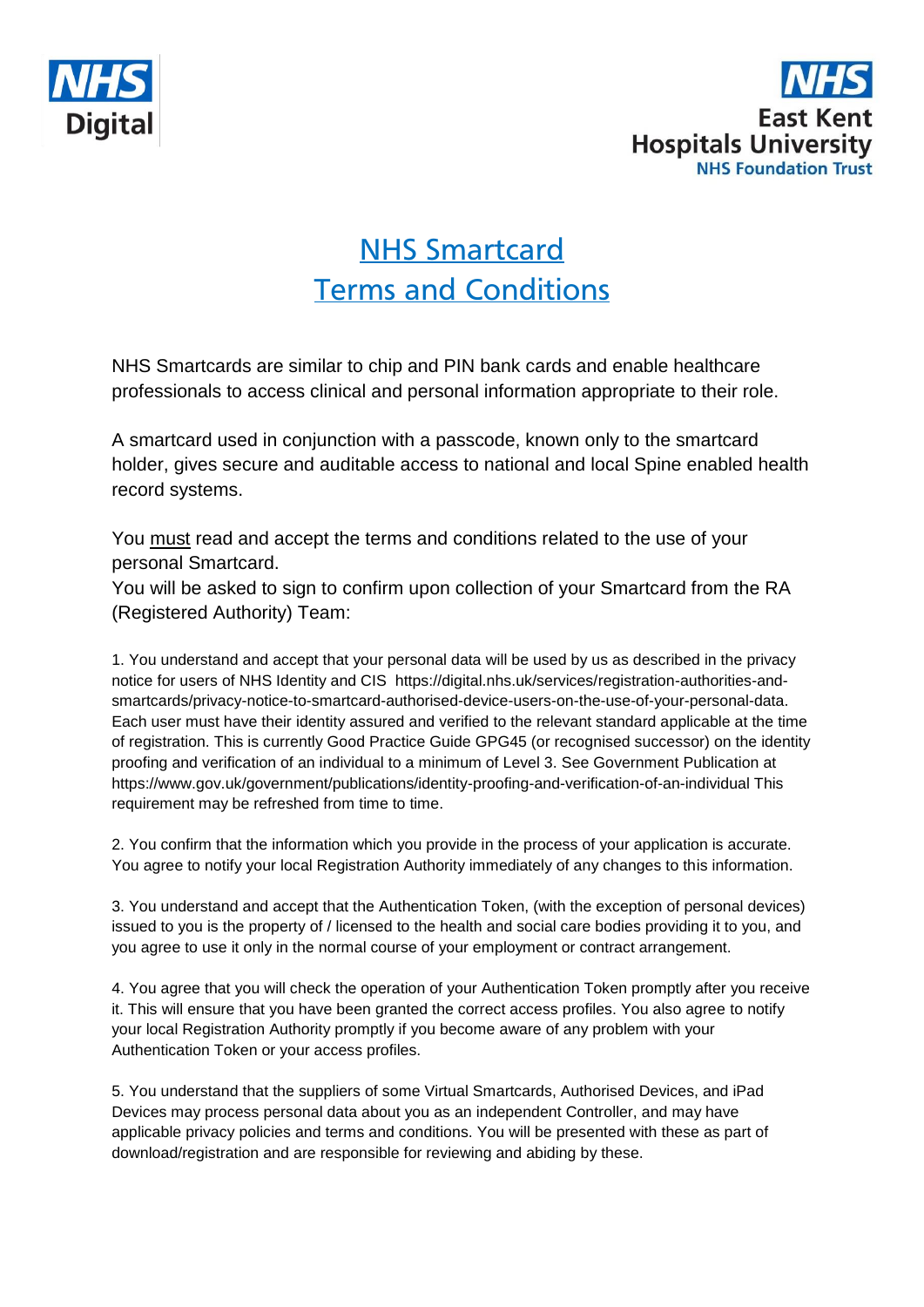6. You agree that you will keep your Authentication Token private and secure and that you will not permit anybody else to use it or to establish any session with the NHS Care Records Service applications. You will not share your Passcode with any other user. You will not write your Passcode down, nor use any kind of electronic storage (media or otherwise) to store it, for example by using a programmable function key on a keyboard. You will take all reasonable steps to ensure that you always leave your workstation secure when you are not using it by removing your physical Smartcard, ensuring your virtual Smartcard has disconnected or locking your Authorised Device or iPad Device. If you lose your Smartcard, Authorised Device or iPad Device or if you suspect that your Authentication Token has been stolen or used by a third party, you will report this to your local Registration Authority as soon as possible.

7. You agree that you will only access the NHS Care Records Service application by using an Authentication Token approved by NHS Digital. You agree that your use of the Authentication Token, the NHS Care Records Service applications and all patient data shall be in accordance with the NHS Confidentiality Code of Practice (www.dh.gov.uk) and (where applicable) in accordance with your contract of employment or contract of provision for service (whichever is appropriate) and with any instructions relating to the NHS Care Records Service applications which are notified to you.

8. You agree not to maliciously alter, neutralise, circumvent, tamper with or manipulate your Authentication Token, NHS Care Records Service applications components or any access profiles given to you.

9. You agree not to deliberately corrupt, invalidate, deface, damage or otherwise misuse any NHS Care Records Service applications or information stored by them. This includes, but is not limited to, the introduction of computer viruses or other malicious software that may cause disruption to the services or breaches in confidentiality.

10. You acknowledge that your access may be audited. You understand and accept that your Authentication Token may be revoked, or your access profiles changed at any time without notice if you breach this Agreement; if you breach any guidance or instructions notified to you for the use of the NHS Care Records Service applications or if such revocation or change is necessary as a security precaution. You also understand and accept that if you breach this Agreement this may be brought to the attention of your employer (or governing body in relation to independent contractors) who may then take appropriate action (including disciplinary proceedings and/or criminal prosecution).

11. You understand and accept that the Registration Authority's sole responsibility is for the administration of access profiles and the issue of Authentication Token for the NHS Care Records Service applications. The Registration Authority is not responsible for the availability of the NHS Care Records Service applications or applications which use NHS Care Records Service authentication or the accuracy of any patient data.

12. You understand and accept that you, or your employer, shall notify your local Registration Authority at any time should either wish to terminate this Agreement and to have your Authentication Token revoked e.g. on cessation of your employment or contractual arrangement with health care organisations or other relevant change in your job role.

13. You understand and accept that we may unilaterally change these terms and conditions from time to time, and unless otherwise stated these will be effective from publication. The latest version of these terms and conditions will be accessible at https://digital.nhs.uk/services/registration-authoritiesand-smartcards/privacy-notice-to-smartcard-authorised-device-users-on-the-use-of-your-personaldata and in your NHS Identity / CIS account. We will inform you through your NHS Identity / CIS